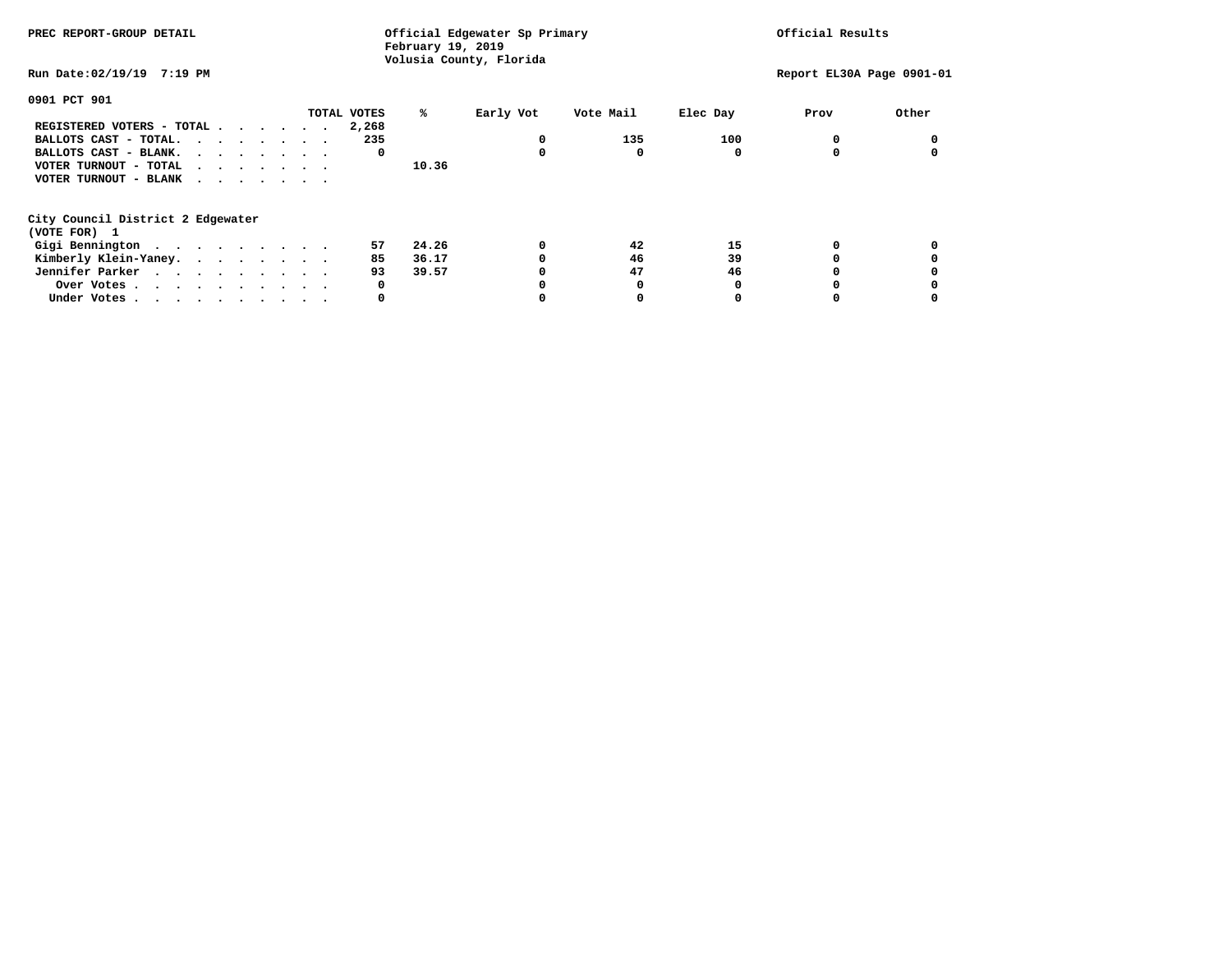| PREC REPORT-GROUP DETAIL                                    |  |  |  | Official Edgewater Sp Primary<br>February 19, 2019<br>Volusia County, Florida |       | Official Results |           |          |                           |       |
|-------------------------------------------------------------|--|--|--|-------------------------------------------------------------------------------|-------|------------------|-----------|----------|---------------------------|-------|
| Run Date:02/19/19 7:19 PM                                   |  |  |  |                                                                               |       |                  |           |          | Report EL30A Page 0902-01 |       |
| 0902 PCT 902                                                |  |  |  |                                                                               |       |                  |           |          |                           |       |
|                                                             |  |  |  | TOTAL VOTES                                                                   | ℁     | Early Vot        | Vote Mail | Elec Day | Prov                      | Other |
| REGISTERED VOTERS - TOTAL                                   |  |  |  | 3,972                                                                         |       |                  |           |          |                           |       |
| BALLOTS CAST - TOTAL.                                       |  |  |  | 402                                                                           |       |                  | 218       | 182      |                           |       |
| BALLOTS CAST - BLANK.                                       |  |  |  | 0                                                                             |       |                  |           |          |                           |       |
| VOTER TURNOUT - TOTAL $\cdot \cdot \cdot \cdot \cdot \cdot$ |  |  |  |                                                                               | 10.12 |                  |           |          |                           |       |
| VOTER TURNOUT - BLANK                                       |  |  |  |                                                                               |       |                  |           |          |                           |       |
| City Council District 2 Edgewater                           |  |  |  |                                                                               |       |                  |           |          |                           |       |
| (VOTE FOR) 1                                                |  |  |  |                                                                               |       |                  |           |          |                           |       |
| Gigi Bennington                                             |  |  |  | 81                                                                            | 20.15 | 0                | 54        | 27       |                           |       |
| Kimberly Klein-Yaney.                                       |  |  |  | 159                                                                           | 39.55 |                  | 86        | 71       |                           |       |
| Jennifer Parker                                             |  |  |  | 162                                                                           | 40.30 |                  | 78        | 84       |                           |       |
| Over Votes.                                                 |  |  |  | 0                                                                             |       |                  |           |          |                           |       |
| Under Votes                                                 |  |  |  | 0                                                                             |       |                  |           |          |                           |       |
|                                                             |  |  |  |                                                                               |       |                  |           |          |                           |       |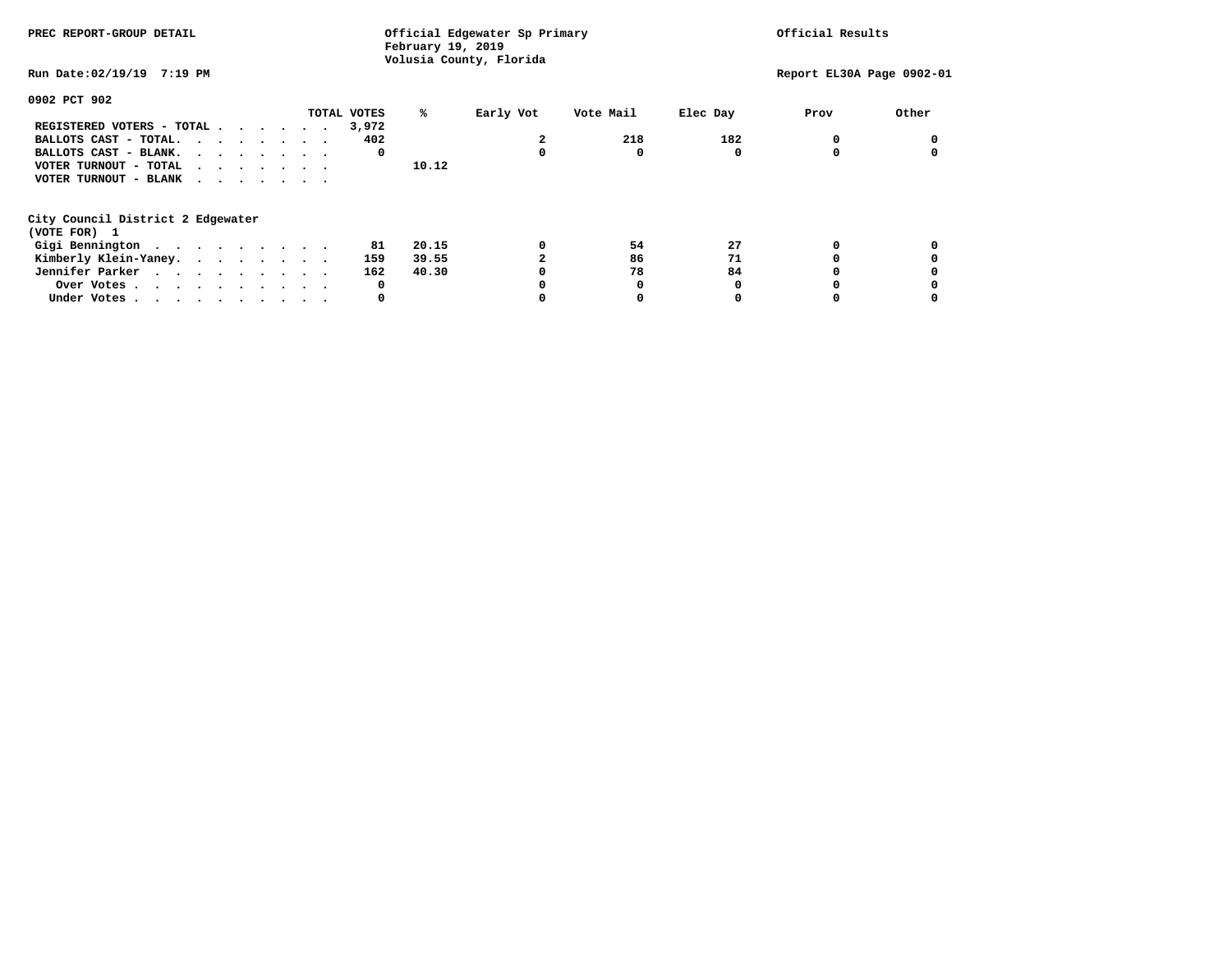| PREC REPORT-GROUP DETAIL                                    |  |             | Official Edgewater Sp Primary<br>February 19, 2019 | Official Results        |           |          |                           |       |
|-------------------------------------------------------------|--|-------------|----------------------------------------------------|-------------------------|-----------|----------|---------------------------|-------|
| Run Date:02/19/19 7:19 PM                                   |  |             |                                                    | Volusia County, Florida |           |          | Report EL30A Page 0903-01 |       |
| 0903 PCT 903                                                |  |             |                                                    |                         |           |          |                           |       |
|                                                             |  | TOTAL VOTES | ℁                                                  | Early Vot               | Vote Mail | Elec Day | Prov                      | Other |
| REGISTERED VOTERS - TOTAL                                   |  | 3,812       |                                                    |                         |           |          |                           |       |
| BALLOTS CAST - TOTAL.                                       |  | 363         |                                                    | 0                       | 190       | 173      |                           |       |
| BALLOTS CAST - BLANK.                                       |  | 1           | .28                                                | 0                       |           |          |                           |       |
| VOTER TURNOUT - TOTAL $\cdot \cdot \cdot \cdot \cdot \cdot$ |  |             | 9.52                                               |                         |           |          |                           |       |
| VOTER TURNOUT - BLANK                                       |  |             | .03                                                |                         |           |          |                           |       |
| City Council District 2 Edgewater<br>(VOTE FOR) 1           |  |             |                                                    |                         |           |          |                           |       |
| Gigi Bennington                                             |  | 67          | 18.51                                              | 0                       | 41        | 26       |                           |       |
|                                                             |  |             |                                                    | 0                       | 67        | 74       |                           |       |
| Kimberly Klein-Yaney.                                       |  | 141         | 38.95                                              |                         |           |          |                           |       |
| Jennifer Parker                                             |  | 154         | 42.54                                              | 0                       | 81        | 73       |                           |       |
| Over Votes                                                  |  | 0           |                                                    |                         |           |          |                           |       |
| Under Votes                                                 |  |             |                                                    |                         |           |          |                           |       |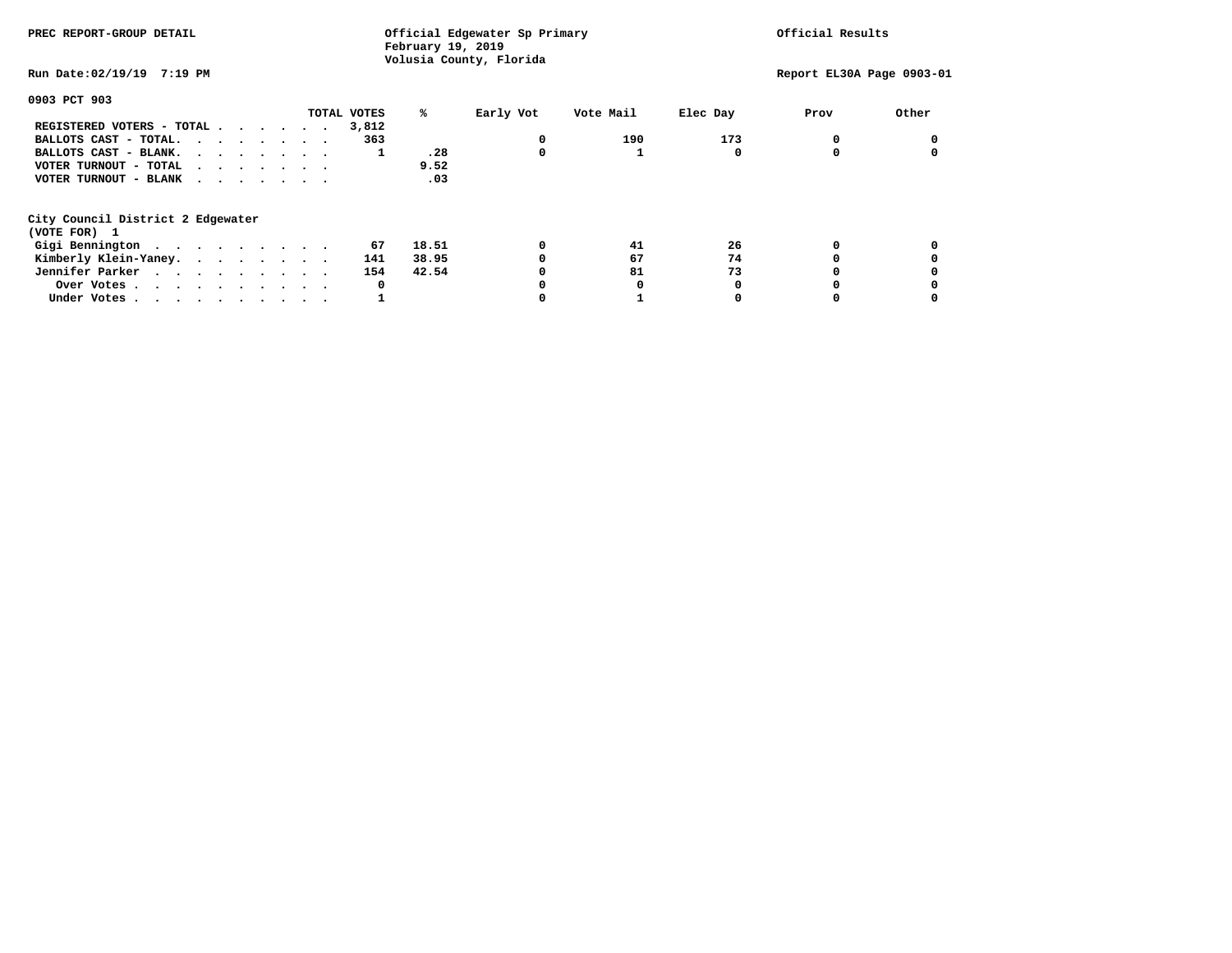| PREC REPORT-GROUP DETAIL                                    | Official Edgewater Sp Primary<br>February 19, 2019 | Official Results        |           |          |                           |       |
|-------------------------------------------------------------|----------------------------------------------------|-------------------------|-----------|----------|---------------------------|-------|
| Run Date:02/19/19 7:19 PM                                   |                                                    | Volusia County, Florida |           |          | Report EL30A Page 0904-01 |       |
| 0904 PCT 904                                                |                                                    |                         |           |          |                           |       |
|                                                             | TOTAL VOTES<br>℁                                   | Early Vot               | Vote Mail | Elec Day | Prov                      | Other |
| REGISTERED VOTERS - TOTAL                                   | 4,912                                              |                         |           |          |                           |       |
| BALLOTS CAST - TOTAL.                                       | 511                                                | 0                       | 304       | 207      |                           |       |
| BALLOTS CAST - BLANK.                                       | 1.57<br>8                                          | 0                       | 8         | 0        |                           |       |
| VOTER TURNOUT - TOTAL $\cdot \cdot \cdot \cdot \cdot \cdot$ | 10.40                                              |                         |           |          |                           |       |
| VOTER TURNOUT - BLANK                                       | .16                                                |                         |           |          |                           |       |
| City Council District 2 Edgewater<br>(VOTE FOR) 1           |                                                    |                         |           |          |                           |       |
|                                                             | 15.34<br>77                                        | 0                       | 61        | 16       |                           |       |
| Gigi Bennington                                             |                                                    |                         |           |          |                           |       |
| Kimberly Klein-Yaney.                                       | 48.61<br>244                                       | 0                       | 118       | 126      |                           |       |
| Jennifer Parker                                             | 36.06<br>181                                       | 0                       | 116       | 65       |                           |       |
| Over Votes                                                  | 1                                                  |                         |           |          |                           |       |
| Under Votes                                                 | 8                                                  |                         |           |          |                           |       |